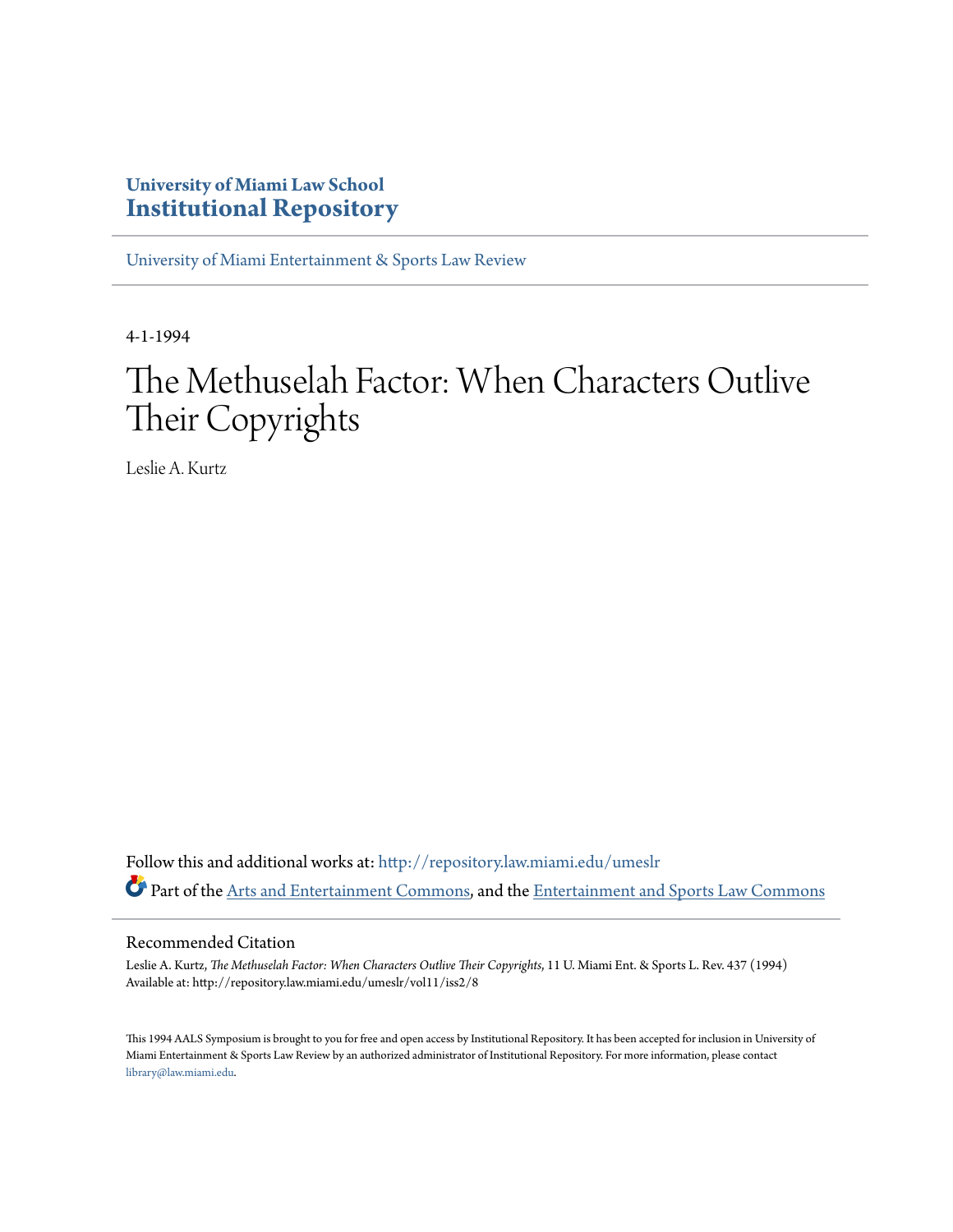# **THE METHUSELAH FACTOR: WHEN CHARACTERS OUTLIVE THEIR COPYRIGHTS**

**LESLIE A. KURTZ\***

#### **INTRODUCTION**

Most fictional characters live briefly, then are forgotten along with the book, movie, or comic strip in which they appeared. Few will live to Methuselah's nine hundred years.<sup>1</sup> Some, however, will outlive the copyright in the works that embody them. Such characters tend to have great value, and those who have owned them will wish to protect these creations from use **by** others. What, then, is the legal status of fictional characters when the works embodying them enter the public domain?

Copyright lasts for a limited period,<sup>2</sup> after which the copyright owner loses all exclusive rights in a work, so that anyone may use it freely. The characters appearing in that work, however, can take on lives of their own, enabling them to be thought of and used outside their original contexts.' They are agile creatures, capable of moving from one story to another, from one medium to another, from stories to merchandise and back again. They are not frozen in one form, but may change in appearance, personality, and relationships with other characters. Since they are capable of such independent existence, do they enter the public domain with the works that contained them?

Furthermore, fictional characters not only contain elements of creative expression, with qualities of development and individuali-

**<sup>\*</sup>** Professor of Law, University of California, Davis; B.A. **1967,** Brown University; M.A. **1970,** New York University; **J.D.** 1974, Columbia University. The author wishes to thank Professor Philip Page of the South Texas College of Law and Professor Thomas Goetzel of Golden Gate University School of Law for their excellent work in organizing the Art Law Section of the 1994 **AALS** Convention and for inviting her to participate.

**<sup>1.</sup> A** few live longer. The characters from **THE ILIAD** and **THE ODYSSEY** have survived for thousands of years.

<sup>2.</sup> For works created on or after January **1, 1978,** the duration of copyright ordinarily endures for a term consisting of the life of the author plus fifty years. **17** U.S.C. § 302(a) **(1993).** For the complex provisions regarding copyright duration in a variety of situations, *see* 17 U.S.C. §§ 302-304 **(1993).**

**<sup>3.</sup>** It should be recognized, however, that some characters are not easily extricated from a plot that contains elements of their life history, and the people, events, and surroundings that have formed them.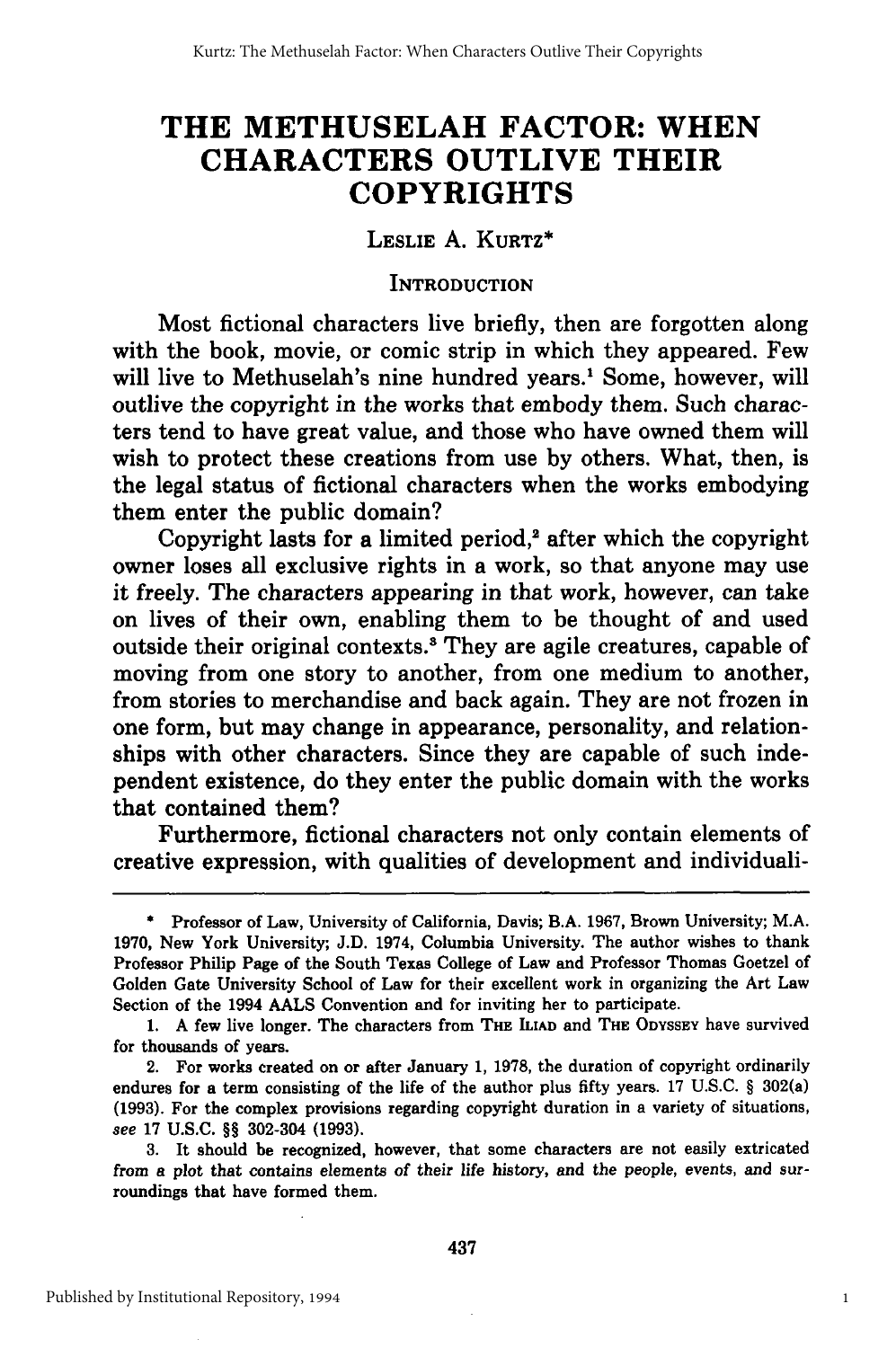zation protectible under copyright, but also can serve as a form of identification and command public acceptance in the marketplace. Thus, they have been protected under the law of trademarks and unfair competition, which seeks to prevent confusion as to the source of goods and services. A key distinction between these doctrines and copyright is the role of time. Unlike copyright, unfair competition and trademark protection is not limited in term and can continue indefinitely." Given this durational difference, what happens when copyright ends? May others make use of the characters contained within works that are now in the public domain, or will such uses be forbidden under these other doctrines?

This article will consider what happens when characters outlive their copyrights. It will look first at some basic principles underlying copyright and the law of trademarks and unfair competition as they relate to characters. It will then consider the legal status of these characters when copyright protection ends. What principles govern their survival and what will they become? Who will control their later lives?

# COPYRIGHT: LIMITED **DURATION AND** THE PUBLIC DOMAIN

Copyright protection can extend to characters, apart from any particular works in which they appear, but the nature of this protection has proved problematic. Courts have twisted themselves into knots trying to decide when a literary character has those qualities that entitle it to copyright protection. The inquiry ordinarily focuses on whether a character is sufficiently distinctive or well-developed to command protection, and whether such distinctive development has been copied.<sup>5</sup> Courts have found less difficulty in protecting characters with a visual component, such as

438

<sup>4.</sup> Protection under the law of trademarks and unfair competition lasts as long as the use of a mark or other identifying feature is likely to create public confusion. See notes **32- 39** *infra* and accompanying text.

**<sup>5. 1</sup> MELVILLE** B. **NIMMER & DAVID NIMMER,** NIMMER **ON COPYRIGHT,** § 2.12 **(1993)** [hereinafter NIMMER **&** NIMmER]. The source of this inquiry is an oft-quoted statement **by** Judge Learned Hand in Nichols v. Universal Pictures Corp., 45 **F.2d 119,** 121 **(2d** Cir. **1930)** (Characters may be protected independent of the plot, but "the less developed the characters, the less they can be copyrighted; that is the penalty an author must bear for marking them too indistinctly."). **A** second, and much criticized, articulation of what is necessary before a literary character can be protected is found in the "Sam Spade" case, Warner Bros. Pictures v. Columbia Broadcasting Sys., **216 F.2d** 945, **950** (9th Cir. 1954), *cert. denied,* 348 **U.S. 971 (1955)** (finding a character is protected if it "constitutes the story being told," but not if it is "only the chessman in the game of telling the story."). For a detailed discussion of these approaches, *see* Leslie **A.** Kurtz, *The Independent Legal Lives of Fictional Characters,* **86** Wis. L. **REV.** 429, **451-67 (1986).**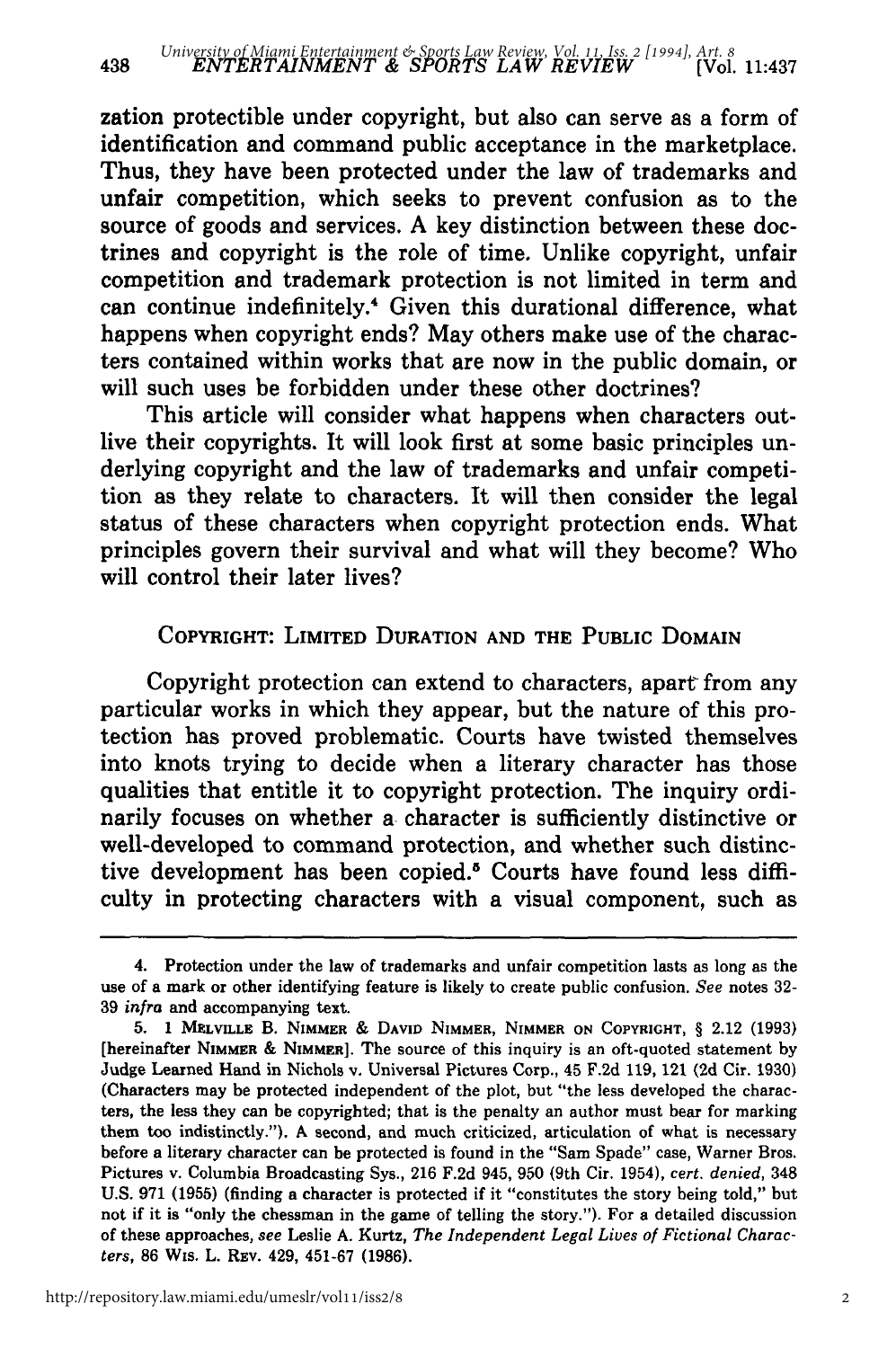cartoons, than in protecting literary characters, which exist as more abstract mental images.6 Visual characters are readily found protectible, and the focus quickly shifts to a comparison of the plaintiffs' and defendants' characters to see if the similarity between them is sufficient for infringement.

The primary purpose of copyright is to promote creativity and the dissemination of creative works, so that the public may benefit from the labor of authors.<sup>7</sup> As Anthony Trollope put it, "[t]ake away from English authors their copyrights, and you would very soon take away from England her authors."<sup>8</sup> United States copyright law provides authors with incentives by giving them the exclusive right to profit from and control certain specified uses of their works.9 This right, however, is not without costs. An incentive for one author provides a barrier to others. The exclusive rights granted by copyrights diminish the ability of new authors to make use of what has come before in creating their own works.<sup>10</sup>

Every artist builds on the creativity of the past, reshaping what already exists in the world. The mind cannot feed on itself, but must use what has been supplied to it from outside.<sup>1</sup> "Worldmaking as we know it always starts from worlds already on hand; the making is a remaking."<sup>12</sup> Human fabrications form a part of these worlds. We live and work within our culture, and the language and symbols that inhabit it. Moreover, freedom to imitate makes the creation of new works less costly and increases their availability to those who might otherwise be unable to afford them. To insist on absolute protection for copyright owners would stifle competition and raise the price of access to the consumer. Copyright strikes a balance between providing incentives to create and

*<sup>6.</sup> See* Warner Bros. v. American Broadcasting Cos., **720** F.2d 231, 240 **(2d** Cir. 1983). It should be recognized, however, that the distinction between literary and visual characters is not always sharp. For example, Superman began as a cartoon but also appears, depicted by actors, in audiovisual works. Literary characters may take on some potentially protectible visual attributes when portrayed on stage or in a film.

**<sup>7.</sup>** *See* **ROBERT A. GORMAN & JANE C. GINSBURG, COPYRIGHT FOR THE NINETIES 13-16** (4th **Ed. 1993)** *(quoting* REPORT **OF THE REGISTER OF COPYRIGHTS ON THE GENERAL REVISION OF THE U.S. COPYRIGHT LAW 3-6 (1961)).**

**<sup>8. 1</sup> ANTHONY TROLLOPE, AN AUTOBIOGRAPHY** 142 **(1883).**

**<sup>9.</sup>** These include, with limitations, the rights of reproduction, distribution, performance, display, and the preparation of derivative works. **17 U.S.C.** § **106 (1993).**

**<sup>10.</sup>** *See* Campbell v. Acuff-Rose Music, Inc., 114 **S.** Ct. 1164, 1169 (1994) (There is an "inherent tension in the need simultaneously to protect copyright material and to allow others to build upon it.").

**<sup>11.</sup> ALEXANDER LINDEY, PLAGIARISM AND ORIGINALITY** 248 (1952).

<sup>12.</sup> **NELSON GOODMAN, WAYS OF WORLDMAKING** 6 **(1978).**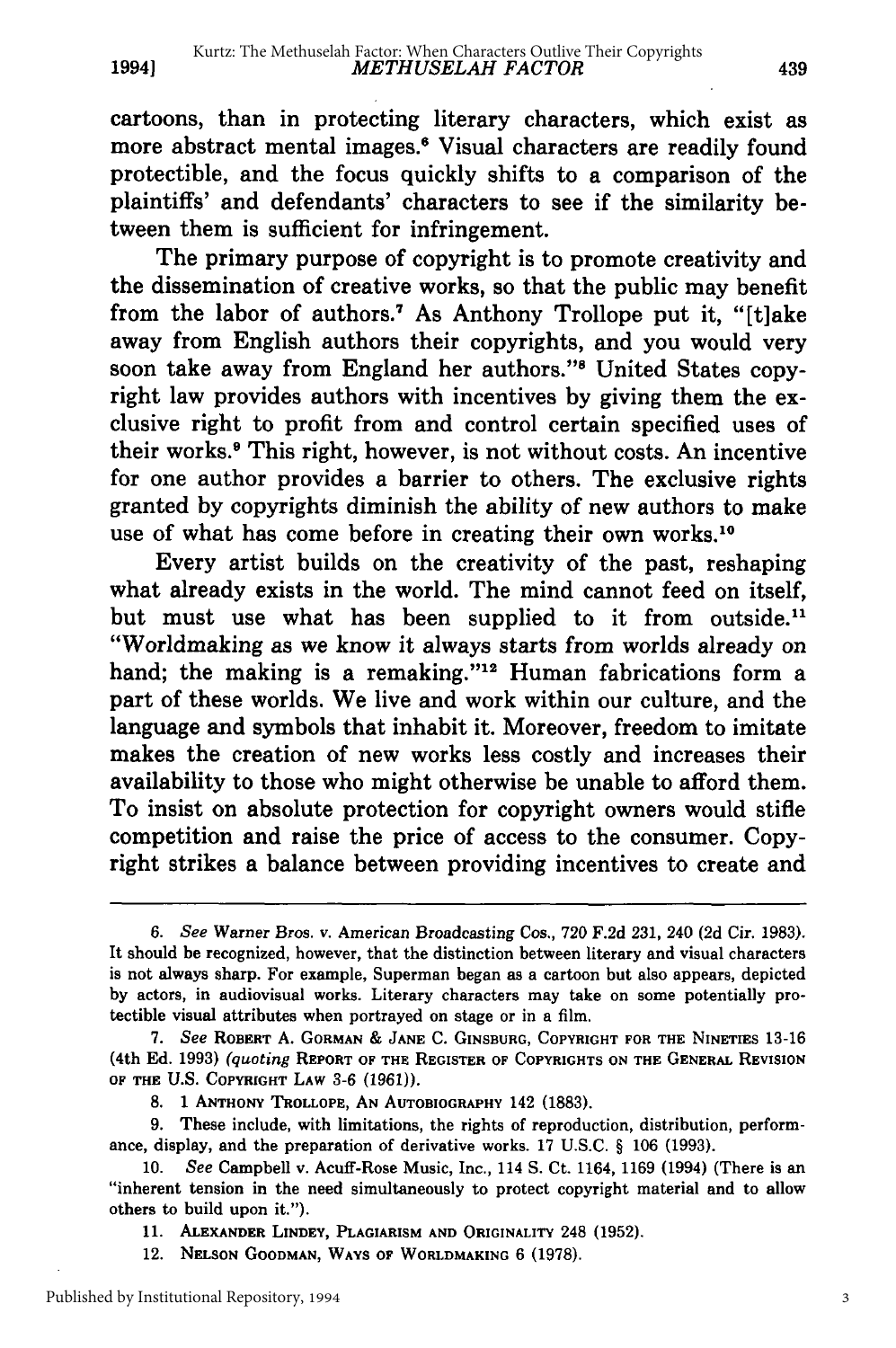protecting the public domain<sup>13</sup> from being stripped of the raw materials needed for new creations.

The limited duration of copyright reflects that balance and is an essential part of the basic copyright bargain. Authors are encouraged to create, but with the ultimate aim of making literature, music, and the other arts broadly available to the public.<sup>14</sup> The copyright owner receives exclusive rights for a period of time in return for creating the work in the first place and enriching the public domain once the copyright term expires. We must be careful in using other legal doctrines in a way that undercuts that balance, clogging the channels of creativity and commerce and curtailing the ability of new authors to pursue their own works. As Judge Kozinski has said, "[o]verprotection stifles the very creative forces it's supposed to nurture."<sup>15</sup>

Fictional characters, like real people, are part of the world in which we live. Characters such as Sherlock Holmes, Bart Simpson, Superman, Tarzan, James Bond, and Mickey Mouse may be better known and more valuable than any particular work in which they appear. A character may be very real to an author. On his deathbed, "Balzac murmured, 'Bianchon would have saved me' - referring to the great physician of Paris he himself had created."<sup>16</sup> The same may be true of an author's audience. Arthur Conan Doyle reported overhearing a group of French schoolboys who, when asked what they wanted to see first in London, unanimously asked to see Sherlock Holmes' lodgings on Baker Street.17 So many books have been written about Holmes, he has been awarded his own Library of Congress number.<sup>18</sup> Biographies and stories have been written about Sherlock Holmes,<sup>19</sup> Dr. Watson,<sup>20</sup> Sherlock's brother

<sup>13.</sup> For a discussion of the importance of the public domain, *see generally* Jessica Litman, *The Public Domain,* 39 **EMORY** L.J. 965 (1990); David Lange, *Recognizing the Public Domain,* 44 LAW & **CONtEMP.** PROBS. 147 (1981).

<sup>14.</sup> *See* Twentieth Century Music v. Aiken, 422 U.S. 151, 156 (1975).

<sup>15.</sup> White v. Samsung Elecs. America, Inc., 989 F.2d 1512, 1513 (9th Cir. 1993) (Kozinski, J., *dissenting* from the order rejecting the suggestion for rehearing en banc.).

**<sup>16.</sup>** Vincent Starrett, *The Baker Street Irregulars, in* **THE BAKER STREET READER** 183, **183-84** (Philip **A.** Shreffler ed. 1984).

**<sup>17.</sup>** Arthur Conan Doyle, *Sidelights on Sherlock Holmes, in* **THE BAKER STREET READER,** *supra* note **16, at 14.**

**<sup>18.</sup> L.C.N.** PR 4624, **Holmes, Sherlock (Fictitious Character).**

**<sup>19.</sup>** *See, e.g.* **WILLIAM S. BARING-GoULD, SHERLOCK HOLMES AT BAKER STREET: A LIFE OF THE WORLD'S FIRST CONSULTING DETECTIVE (1962); VINCENT STARRETT, THE PRIVATE LIFE OF SHERLOCK HOLMES (1933).**

<sup>20.</sup> **S.C. Roberts,** *Doctor Watson: Prolegomena to the Study of a Biographical Problem, in* **THE BAKER STREET READER,** *supra* **note 16, at 55.**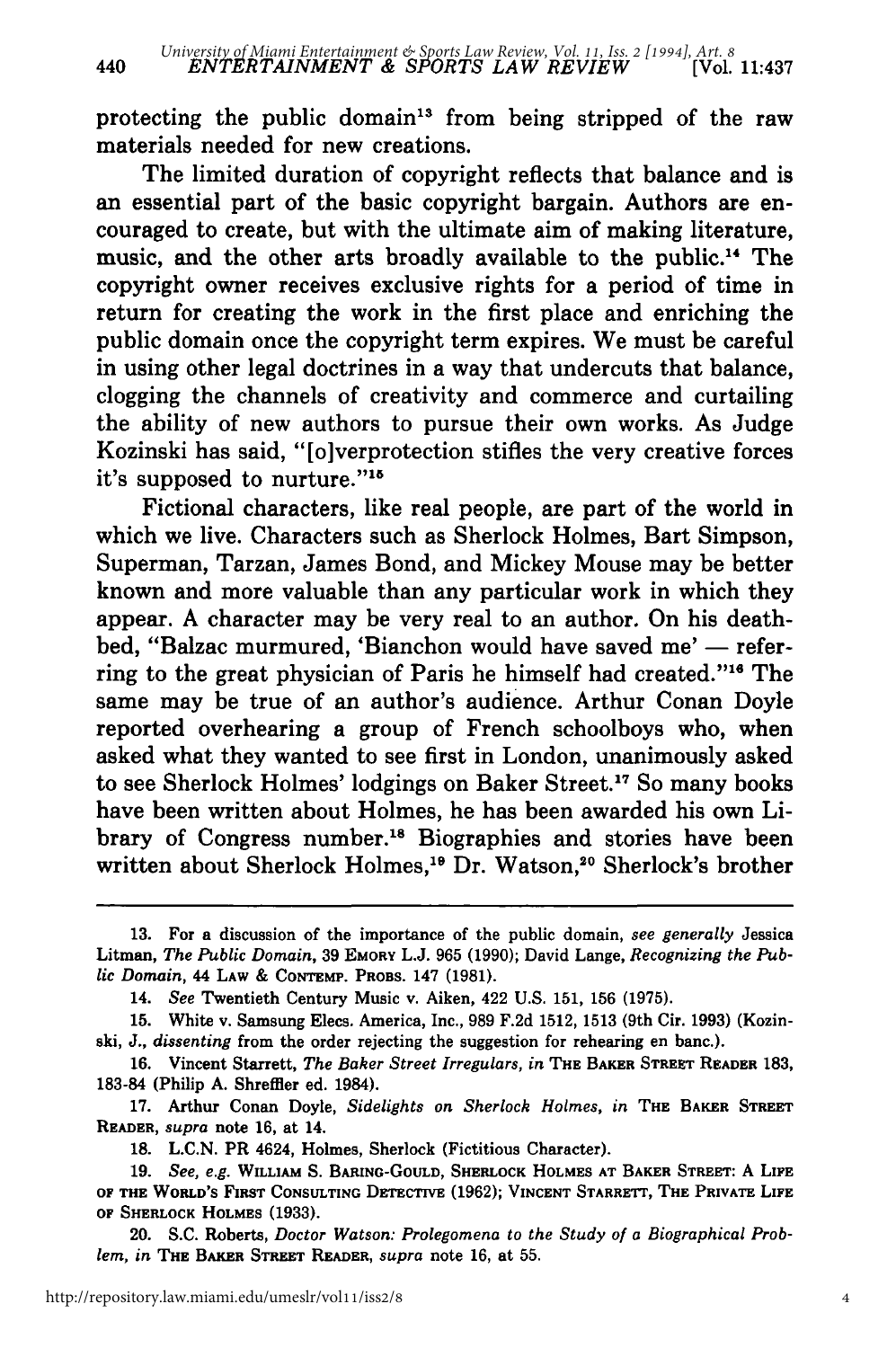Mycroft,<sup>21</sup> the villainous Professor Moriarty,<sup>22</sup> and *the* woman Irene Adler.<sup>28</sup> MTV's Butt-head even has his own E-mail address.<sup>24</sup>

Shakespeare's characters have appeared in new guises. In *Rosencrantz and Guildenstern are Dead,26* Tom Stoppard used two of the minor characters from Shakespeare's *Hamlet* to explore the nature of tragedy in today's world. Paula Vogel wrote *Desdemona, a Play about a Handkerchief,* looking at Shakespeare's *Othello* through the eyes of its female characters.<sup>26</sup> Other classic characters have also found new uses. For example, Jean Rhys wrote a novel about the early life of the first Mrs. Rochester, the mysterious prisoner and setter of fires in *Jane Eyre,* illuminating her character and that of Rochester.<sup>27</sup> The novel Mary Reilly retells the story of Stevenson's Dr. Jeckyl and Mr. Hyde through the eyes of the doctor's maid.<sup>28</sup> Alice in Wonderland has been sent on an adventure through the alphabet.<sup>29</sup> Pictorial characters have also found interesting uses. In *The Man from Krypton,* the author used Superman to expound on religion.80 Stephen Gould, in *The Panda's Thumb,* used Mickey Mouse as the basis for a discussion of biology and human evolution.<sup>31</sup>

Fictional characters help form the modern myths out of which we operate and are an important part of the cultural heritage on which an author can draw to create something new. They can encapsulate an idea, evoke an emotion, or conjure up an image. When a fictional character has entered the public domain, there are strong policy reasons for keeping it there, thus allowing others to make use of it.

## TRADEMARK **AND** UNFAIR COMPETITION

The law of trademarks and unfair competition has also been a major source of protection for fictional characters. While copyright

- **27.** JEAN **RHYs, WILD SARGASSO SEA (1966).**
- **28. VALERIE** MARTIN, MARY **REILLY (1990).**
- **29. GILBERT ADAIR, ALICE THROUGH THE NEEDLE'S EYE (1985).**
- **30. JOHN WESLEY WHITE, THE MAN FROM** KRYPTON **(1978).**

**31.** Stephen J. Gould, *A Biographical Homage to Mickey Mouse, in* **THE PANDA'S THUMB 95 (1980).**

5

<sup>21.</sup> R.C. Mitchell, *Portrait of Mycroft, in* **THE BAKER STREET** READER, *supra* note **16,** at **73.**

<sup>22.</sup> Edgar W. Smith, *The Napoleon of Crime: Prolegomena to a Memoir of Professor James Moriarty Sc.D., in* **THE** BAKER **STREET** READER, *supra* note 16, at 79.

**<sup>23.</sup> CAROL NELSON DOUGLAS, GOOD NIGHT, MR.** HOLMES **(1990).**

<sup>24.</sup> Butthead@mtv.com.

**<sup>25.</sup> ToM** STOPPARD, **ROSENCRANTZ AND GUILDENSTERN** ARE DEAD **(1967).**

**<sup>26.</sup> PAULA VOGEL, DESDEMONA,** A **PLAY ABOUT A HANDKERCHIEF (1993).**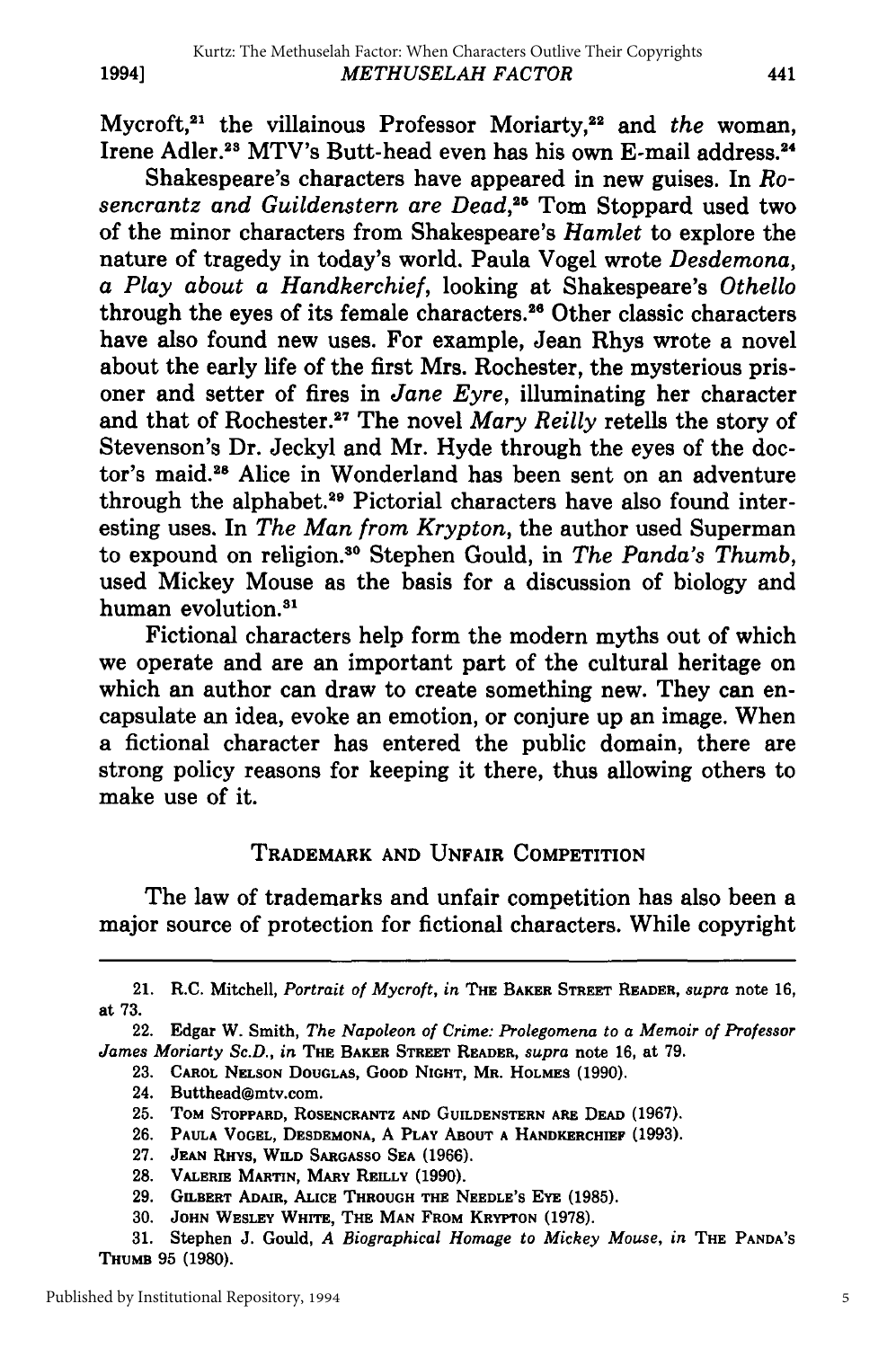is designed to protect the creative expression existing within a character,<sup>32</sup> the law of trademarks and unfair competition has a different purpose. It is concerned with a character's capacity to symbolize a particular source of goods or services. For example, if the name or image of Mickey Mouse is used in a new cartoon or on a lunchbox, the public may identify it with Disney and believe that Disney is its source. Bart Simpson on a t-shirt will likely be identified with Twentieth Century Fox and Matt Groening.<sup>33</sup> Protected elements of fictional characters have included their names, appearances, costumes and distinctive key phrases associated with the character (for example, "E.T. Phone Home"<sup>34</sup> and "Hi, yo, Silver, away.").35

Whether protection is sought under state laws of unfair competition<sup>36</sup> or under the federal trademark statute, the Lanham Act, $37$  the critical legal issue is whether another's use of the character or its elements is likely to cause public confusion. This includes the classic situation where one seller passes off her goods as those

33. Consumers need not be aware of the name of the source. It is sufficient if they assume that products bearing the mark come from a single though anonymous source. 1 J. **THOMAS McCARTHY, TRADEMARKS AND UNFAIR** COMPETITION, § **3.03[3] (3d** ed. 1994).

34. *Id.*

**35.** Lone Ranger, Inc. v. Cox, 124 **F.2d 650, 652** (4th Cir. 1942); Lone Ranger v. Currey, **79** F. Supp. **190** (M.D. Pa. 1948).

**36.** The law of trademark has developed as part of the broader law of unfair competition. **1 McCARTHY,** *supra* note **33,** § 2.02.

37. 15 U.S.C. *§§* 1051-1127 (1994). Section 43(a) of the Lanham Act, 15 U.S.C. *§* 1125(a), condemns false descriptions and designations of origin:

Any person who, on or in connection with any goods or services, or any container for goods, uses in commerce any word, term, name, symbol, or device, or any combination thereof, or any false designation of origin, false or misleading description of fact, or false or misleading representations of fact, which  $-$  (A) is likely to cause confusion, or to cause mistake, or to deceive as to the affiliation, connection, or association of such person with another person, or as to the origin, sponsorship, or approval of his or her goods, services, or commercial activities **by** another person,. . . shall be liable in a civil action **by** a person who believes that he or she is or is likely to be damaged **by** such act.

Section **32** of the Lanham Act, **15 U.S.C.** § 1114, protects registered marks. Although the abstraction that is a character cannot be a trademark, names and pictorial representations of characters may be registered as trademarks or service marks under *§§* **1052** and **1053,** if they are adopted and used to identify goods and services and distinguish them from those of another. Lanham Act § 45, **15 U.S.C.** § **1127.**

<sup>32.</sup> Sometimes courts extend copyright protection to character elements that should only be protected, if at all, under the law of trademarks and unfair competition. One court, for example, found infringement although nothing appeared to be taken from the plaintiff's character but the name "Hopalong Cassidy" and the general western setting. Filmvideo Releasing Corp. v. Hastings, 509 F. Supp. 60 (S.D.N.Y. 1981), *aff'd on other grounds,* 668 F.2d 91 **(2d** Cir. 1981). Another found the phrases "E.T. Phone Home" and "I Love You E.T." to be protected under copyright. Universal City Studios v. Kamar Indus., 1982 Copyright L. Dec. (CCH) 25,452 (S.D. Tex. 1982).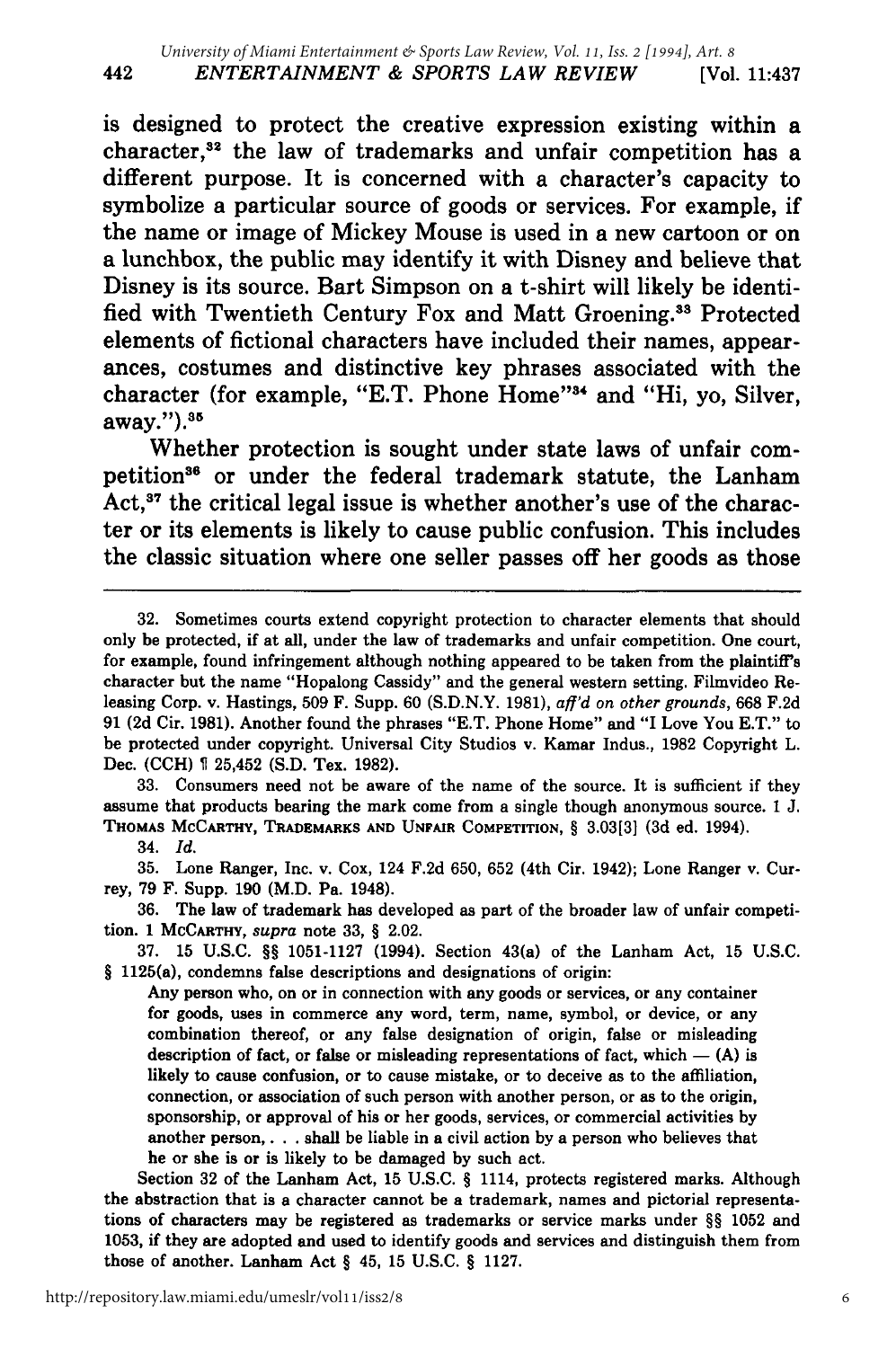of another. If Smith puts out a new Donald Duck cartoon on videotape, people are likely to buy it in the mistaken belief that it was created by Disney. Public confusion, however, also includes confusion as to approval, authorization, or sponsorship. Many people seeing a new Sherlock Holmes story will know that Arthur Conan Doyle is dead and will not believe it was written by him, but they may well believe it was sponsored or authorized by the Doyle estate. It is also important that the character be distinctive.38 The public must associate the character or its elements with a single source.39 Because little known characters are not associated in people's minds with any particular source, protection is ordinarily limited to characters that have undergone some reasonable degree of circulation.

Although characters can be protected under the law of trademarks and unfair competition, they do not fit neatly within these doctrines, which often must be stretched to accommodate them. The line between a character and its label tends to be blurred. Frequently, a character is its own label. It identifies a source of an entertainment product and is the product itself. Furthermore, a character's ability to identify a single source may be no more than a convenient fiction. What is the source of a fictional character? Is it the author or publisher of a book; the director or producer of a film? What if a character appears in a book and a film? Is the source the book's author, the book's publisher, the film's director, or the film's producer? Characters have been found to be associated in the public mind with their authors,<sup>40</sup> their producers,<sup>41</sup> their sponsors,<sup>42</sup> the works in which they appear,<sup>43</sup> and even with

41. Processed Plastic Co. v. Warner Communications, Inc., 675 F.2d 852, 856 (7th Cir. **1982);** Lone Ranger Inc. **v.** Cox, 124 **F.2d** 650, **652** (4th Cir. 1942); Universal City Studios v. J.A.R. Sales, 1982 Copyright L. Dec. (CCH) 25,460, at 17,742 (C.D. Cal. 1982); Universal City Studios v. Kamar Indus., 1982 Copyright L. Dec. **(CCH)** 25,452, at 17,683 **(S.D.** Tex. 1982); Wyatt Earp Enters. v. Sackman, Inc., 157 F. Supp. 621, 625 (S.D.N.Y. 1958).

42. Premier Pabst Corp. v. Elm City Brewing Co., 9 F. Supp. 754, 761 (D. Conn. 1935).

43. *Processed Plastic,* 675 F.2d at 856; *Lone Ranger,* 124 F.2d at 652; *J.A.R. Sales,* 1982 Copyright L. Dec. (CCH) 25,460, at 17,742; *Wyatt Earp Enters.,* 157 F. Supp. at 625.

**1994]**

<sup>38.</sup> Ordinarily, courts have required secondary meaning, a mental association between a product and a single source of that product. Those few courts that do not require secondary meaning look to unique associations, distinguishing characteristics that enable consumer to distinguish the plaintiff's product from others. *See* Kurtz, *supra* note 5 at 475-476, n. 257.

<sup>39.</sup> Of course, different cartoon ducks may have different sources. Consider Donald Duck and Daffy Duck. Aside from the tandem piano scene in WHO FRAMED ROGER RABBIT?, these two characters have never come within quacking distance of each other, and each is attributable to a different source-Disney for Donald and Warner Brothers for Daffy.

<sup>40.</sup> Gruelle v. Molly-Es Outfitters, 94 F.2d 172, 176 (3d Cir. 1937), *cert. denied,* 304 U.S. 561 (1938); Patten v. Superior Talking Pictures, 8 F. Supp. 196, 197 (S.D.N.Y. 1934).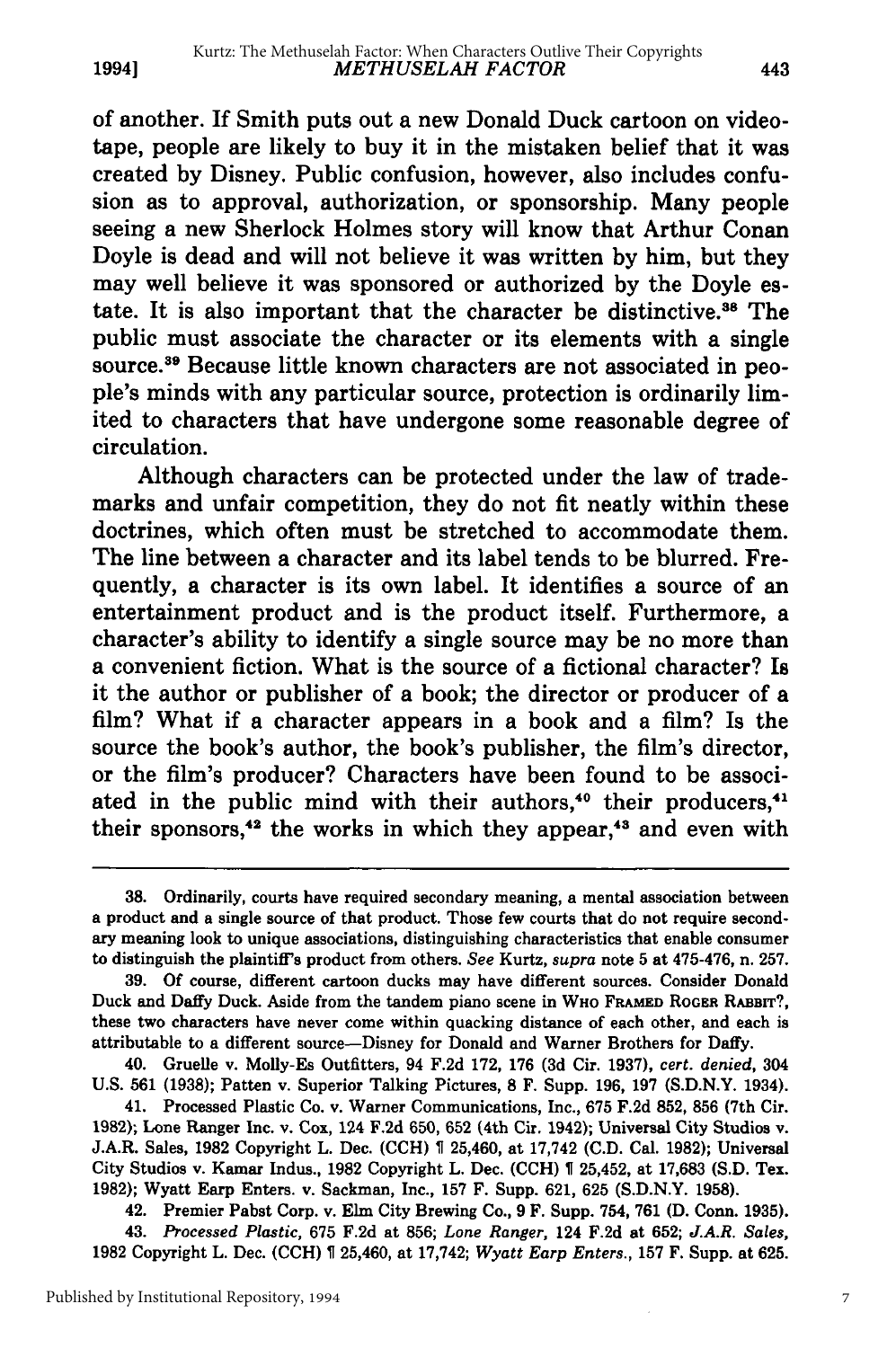themselves.<sup>44</sup> Courts are not very rigorous in applying trademark standards in character cases. There is a tendency to focus on the character itself, rather than on any information it provides about source or identification. When an easily identifiable character, or its elements, appears in unauthorized form, courts readily find infringement, with little inquiry, and assume the existence of likely confusion whenever a defendant exploits a market demand created by the plaintiff.45 The concern is more with unjust enrichment than with unfair competition as ordinarily defined.

When a well-known character is used in a new story, such as a book, movie, or cartoon, the public may well be deceived into believing that they are getting the "real," or at least the "authorized," version of the character. Forbidding this sort of use may endow the character with consistent qualities,<sup>46</sup> at least in the sense of consistent storyline and character traits. It must be recognized, however, that the law of trademarks and unfair competition is being used to protect the expressive elements of a character as well as its ability to denote its source. The trademark owner gains exclusive rights not only to the features identifying the product, but to the product itself. Practically, this is not a major problem during the copyright period, when expressive as well as identifying elements are entitled to protection. But, it can become an important problem when copyright protection expires, if the owners of trademark and unfair competition rights seek to use them as an alternative means to protect a character as literary property.

When a character or its elements appears on merchandise, however, such as a mug, lunchbox, belt buckle and the like, the problem is different. One major function of trademarks is to signify that the goods bearing the mark are of consistent quality.<sup>47</sup> The quality may be high or low, but the mark provides a kind of a warranty that the goods bearing the mark will be of the same character. This consistency reduces consumer search costs—past experience becomes a good predictor of likely outcome-and encourages

47. *See* **1** McCARTHY, *supra* note 33.

444

<sup>44.</sup> DC Comics v. Unlimited Monkey Business, 598 F. Supp. 110, 115 (N.D. Ga. 1984) (finding Superman and Wonder Woman have acquired outstanding celebrity as unique distinctive marks "symbolizing the extensive goodwill associated with the public image of this hero and heroine.").

<sup>45.</sup> Kurtz, *supra* note 5, at 495-506. *See* David B. Feldman, *Finding a Home for Fictional Characters: A Proposal for Change in Copyright Protection,* **78 CAL** L. REv. 687, 705- 708 (1990): Michael Todd Helfand, Note, *When Mickey Mouse Is as Strong as Superman: The Convergence of Intellectual Property Laws to Protect Fictional Literary and Pictorial Characters,* 44 **STAN.** L. Rv. 623, 643-653 (1992).

<sup>46.</sup> *See* notes 47-49 *infra* and accompanying text.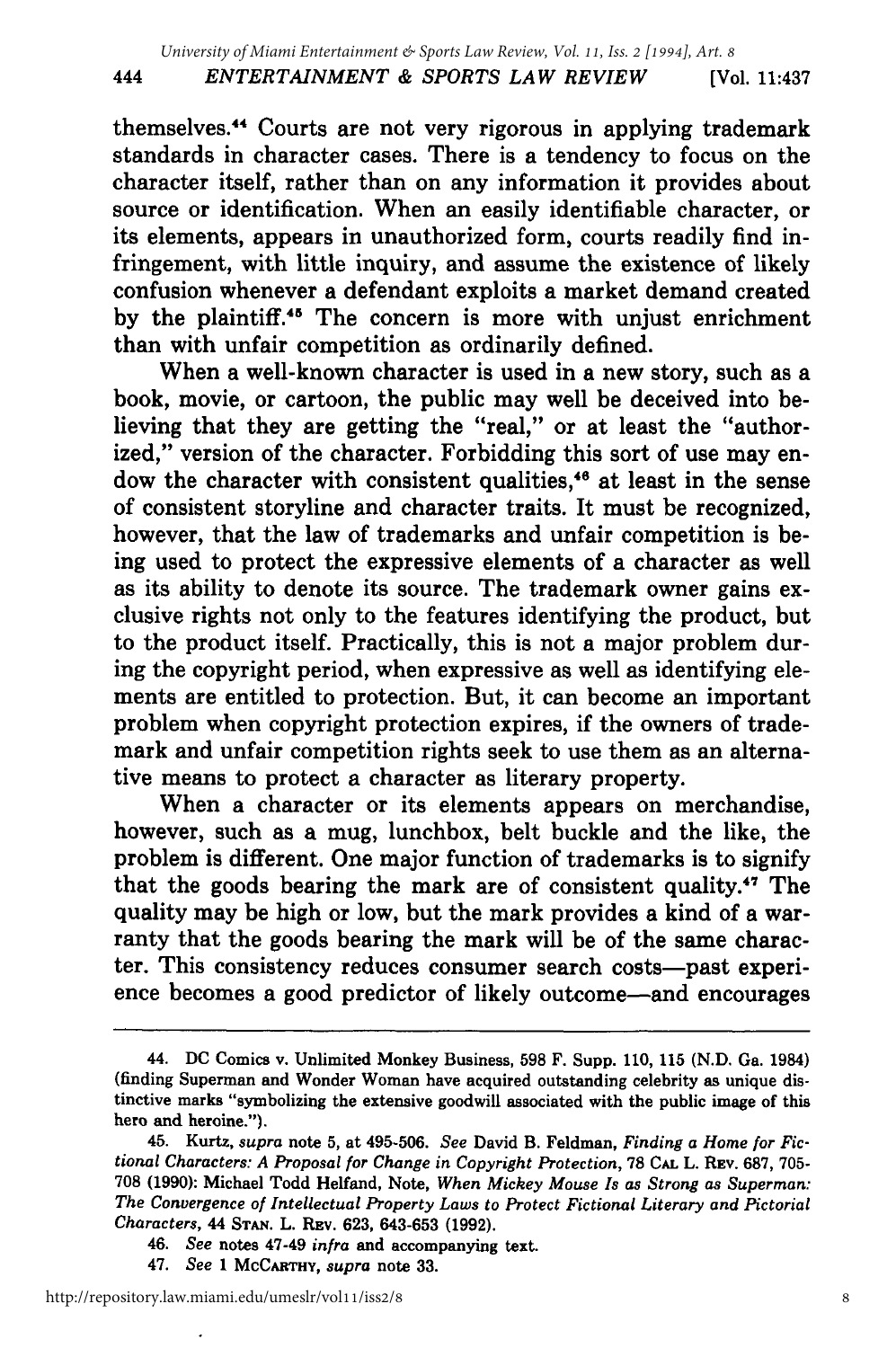expenditures on quality.<sup>48</sup> This warranty of consistent quality often does not really exist when fictional character marks appear on merchandise. A fictional character possesses what Umbreit calls "sentimental value," based on the fact that the article bears the symbol and people like the symbol.<sup>49</sup> Consumers buy Teenage Mutant Ninja Turtles clothing or "E.T. Phone Home" mugs not because the symbol indicates that the shirt is of a certain quality or the mug won't break, but because they want that picture or that phrase on their merchandise.

It might be possible to protect product differentiation without granting exclusive merchandising rights under the law of trademarks and unfair competition.<sup>50</sup> Merchants, authorized and unauthorized, could be permitted to sell shirts, mugs and the like, bearing character names and indicia (so long as these indicia are unprotected by copyright), with the source of each clearly marked. Only the original creators of the characters, or their licensees, would be permitted to call their goods authorized or official. Exclusive marketing rights are valuable to their owners, but they are also costly.<sup>51</sup> Not every use of a character interferes sufficiently with economic expectations and incentives to justify a legal remedy.

In the present state of affairs, however, such a system is likely to cause consumer confusion as to the authorization or sponsorship of unauthorized goods. Several courts have noted that the public has come to expect the exploitation and licensing of well-known characters.2 In a 1983 survey, 91% of the people questioned agreed with the proposition that "no product can bear the name of a an entertainer, cartoon character or some other famous person unless permission is given."53 This is borne out in informal polls that I have taken in my class. My students, who have grown up in a world where licensing is endemic, are overwhelmingly convinced that you cannot put the indicia of popular characters on merchan-

**53.** McCarthy, *supra* note **33,** § **10.17.** Out of **250** people surveyed, **91%** agreed with the statement and **80%** agreed at the strongest possible level.

<sup>48.</sup> William M. Landes & Richard A. Posner, *Trademark Law: An Economic Perspective,* 30 J.L. **&** ECON. 265, 269 (1987).

<sup>49.</sup> Kenneth B. Umbreit, *A Consideration of Copyright,* 87 U. PA. L. REV. 932, 940 **(1939).**

**<sup>50.</sup>** This is not the position courts are taking today; they vigorously protect the creators of characters and their licensees against the use of these characters **by** others.

*<sup>51.</sup> See* BiRite Enters. v. Button Maker, **555** F. Supp. **1188,** 1194-95 **(S.D.N.Y. 1983).**

**<sup>52.</sup>** Conan Properties v. Conans Pizza, **752 F.2d** 145 (5th Cir. **1985);** Warner Bros. v. Gay Toys, **658 F.2d 76, 79 (2d** Cir. **1981);** Universal City Studios v. **J.A.R.** Sales, **1982** Copyright L. Dec. **(CCH) 1** 25,460, at **17,745 (C.D.** Cal. **1982).**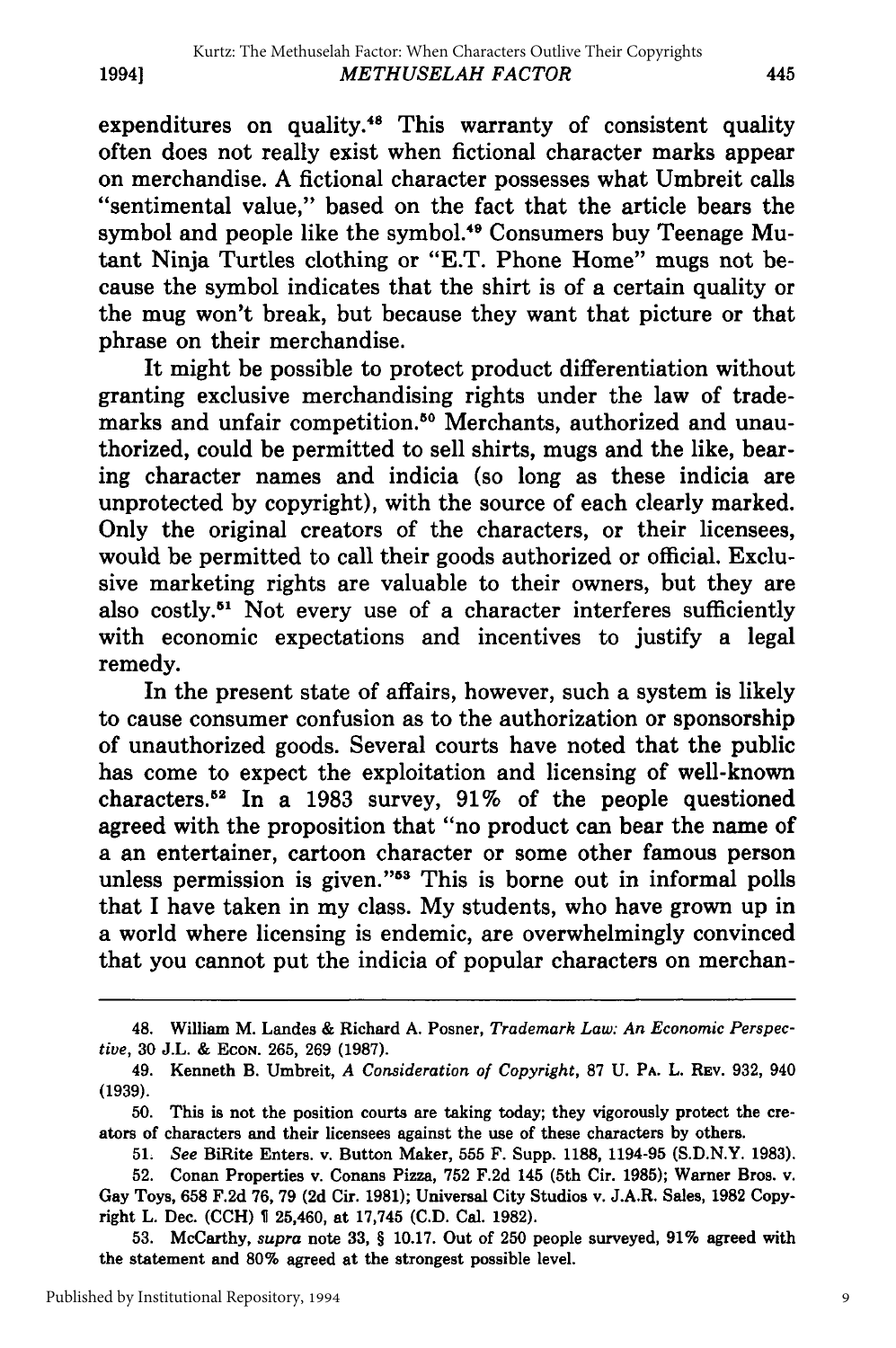dise without permission and, therefore, that goods bearing such indicia must be licensed. Indeed, they find it difficult to believe that there is a question.

This system of beliefs may not be inevitable, however, and the existence of confusion may be something of a bootstrap result. For many years, licensing has been increasing and courts have been granting exclusivity to those with rights to characters in the entertainment field. Naturally, people believe that this sort of use must be authorized. But what would happen if courts shifted course and stopped providing these exclusive rights? If others were permitted to offer unauthorized merchandise, so that a variety of versions competed for public acceptance, the perception that all such products are sponsored would be undercut. Mark owners would be encouraged to advertise their version as the genuine, official, authorized one. Newcomers could be required to use labelling and distinguishing language to make it clear that their version is not. Public perceptions could change.

In any event, if a character testifies only, in general terms, to its sponsorship or authorization, the policy underlying trademark protection, while present, is weaker than if it provides a guarantee of the quality of the product on which it appears. This is an important factor when the trademark goal of avoiding public confusion comes into conflict with the policy of allowing free use of what is in the pubic domain.

## **WHEN** COPYRIGHT PROTECTION **ENDS**

Once a work has entered the public domain, copyright no longer forbids the copying of anything contained within it, including the characters.<sup>54</sup> But a character may appear in a variety of works and media, and may change and evolve with the passage of time. When the first work in which the character appeared goes into the public domain, is the character available for use in new stories and contexts, despite the fact that other works containing the same character still remain in copyright?

To the extent that these other works contain the same character, they are derivative of the first, and the copyright in a derivative work protects only the incremental additions of originality provided by the creators of that work.<sup>55</sup> Thus, others may make

<sup>54.</sup> **1 NiMaiR** & **NIMMER,** *supra* note **5,** § 2.12.

**<sup>55.</sup>** Silverman v. **CBS** Inc., **870 F.2d** 40, 49 **(2d** Cir.), *cert. denied,* 492 **U.S. 907 (1989).** *See* Burroughs v. Metro-Goldwyn Mayer, Inc., **683 F.2d 610, 631 (2d** Cir. **1982)** (Newman, **J.,** concurring); **1 NIMMER & NIMMER,** *supra* note **5,** § 2.12.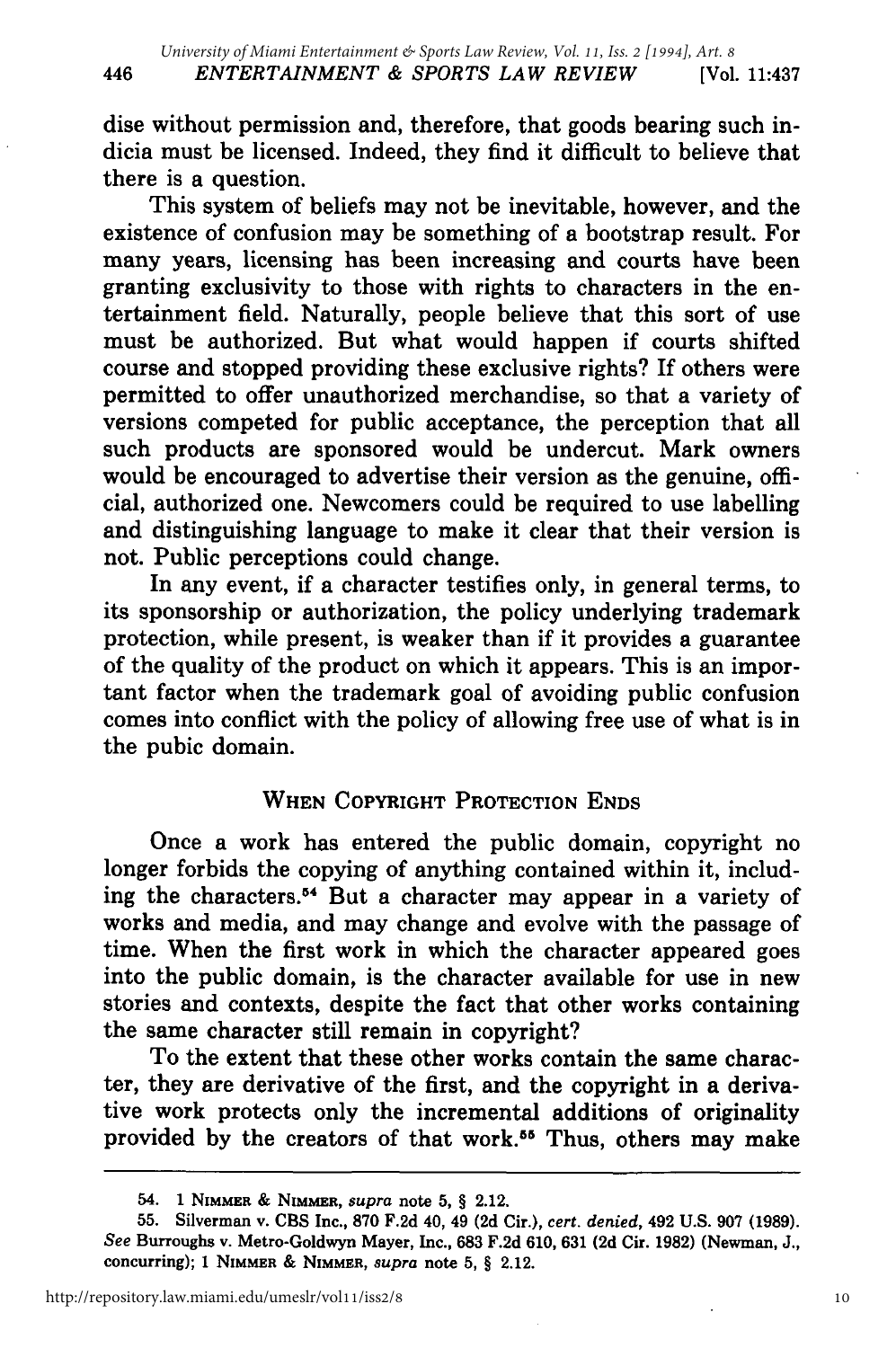**19941**

use of the character as it appeared in the public domain original, but may be forbidden to use new traits, visual elements, bits of life story, or other character changes that were added in later copyrighted works.<sup>56</sup> It should not matter whether newcomers put the character into new stories, new media, or both. Copyright no longer protects that which lies within the public domain: the character as it originally appeared.

This issue was faced squarely in *Silverman v. CBS,5 <sup>7</sup>*a case in which CBS claimed copyrights in the *Amos 'n' Andy* radio and television programs. Silverman wrote a script for a broadway musical comedy based on the characters Amos and Andy. Although the copyright had expired on the radio scripts, the television programs were still under copyright. The district court<sup>58</sup> found that the characters that were in the public domain in a literary work (the radio scripts) were protectible under the copyright in the audio-visual presentation. The visual representations of the characters in the television program went beyond the word portraits in the public domain scripts and were therefore protected. The duplication of the characters as they appeared on television would infringe the CBS copyrights. The district court appeared to protect all elements of the audio-visual characters, whether they were derived from the public domain scripts or not.

The court of appeals found this approach unjustified, stating that the CBS copyrights protected only additional expression beyond that contained in the public domain radio scripts.<sup>59</sup> The *Amos 'n' Andy* characters were sufficiently delineated in the public domain scripts to have been placed in the public domain along with the scripts.<sup>60</sup> Silverman was entitled to use this public domain material, but he was not entitled to use any further delineation of the characters contained in any script or program still protected by copyright.

This doctrine may have interesting consequences for characters that have evolved. When Mickey Mouse made his debut in *Steamboat Willie* in 1928, he was a "rambunctious, even a slightly

<sup>56.</sup> *Id. See also* Michael V.P. Marks, *The Legal Rights of Fictional Characters,* 25 **COPYRIGHT** L. SYMp. (ASCAP) 35, 84-85 (1980); Feldman, *supra* note 45, at 699; Helfand, *supra* note 45, at 654.

<sup>57.</sup> *See infra* notes 58-60 and accompanying text.

<sup>58.</sup> Silverman v. CBS Inc., 632 F. Supp. 1344 (S.D.N.Y. 1986), *aff'd in part, vacated in part, and remanded,* 870 F.2d 40 (2d Cir.), *cert. denied,* 492 U.S. 907 (1989).

<sup>59. 870</sup> F.2d at 50.

**<sup>60.</sup>** Apparently an insufficiently delineated character would not go into the public domain with the work. But then it would not be protected by copyright in the first place.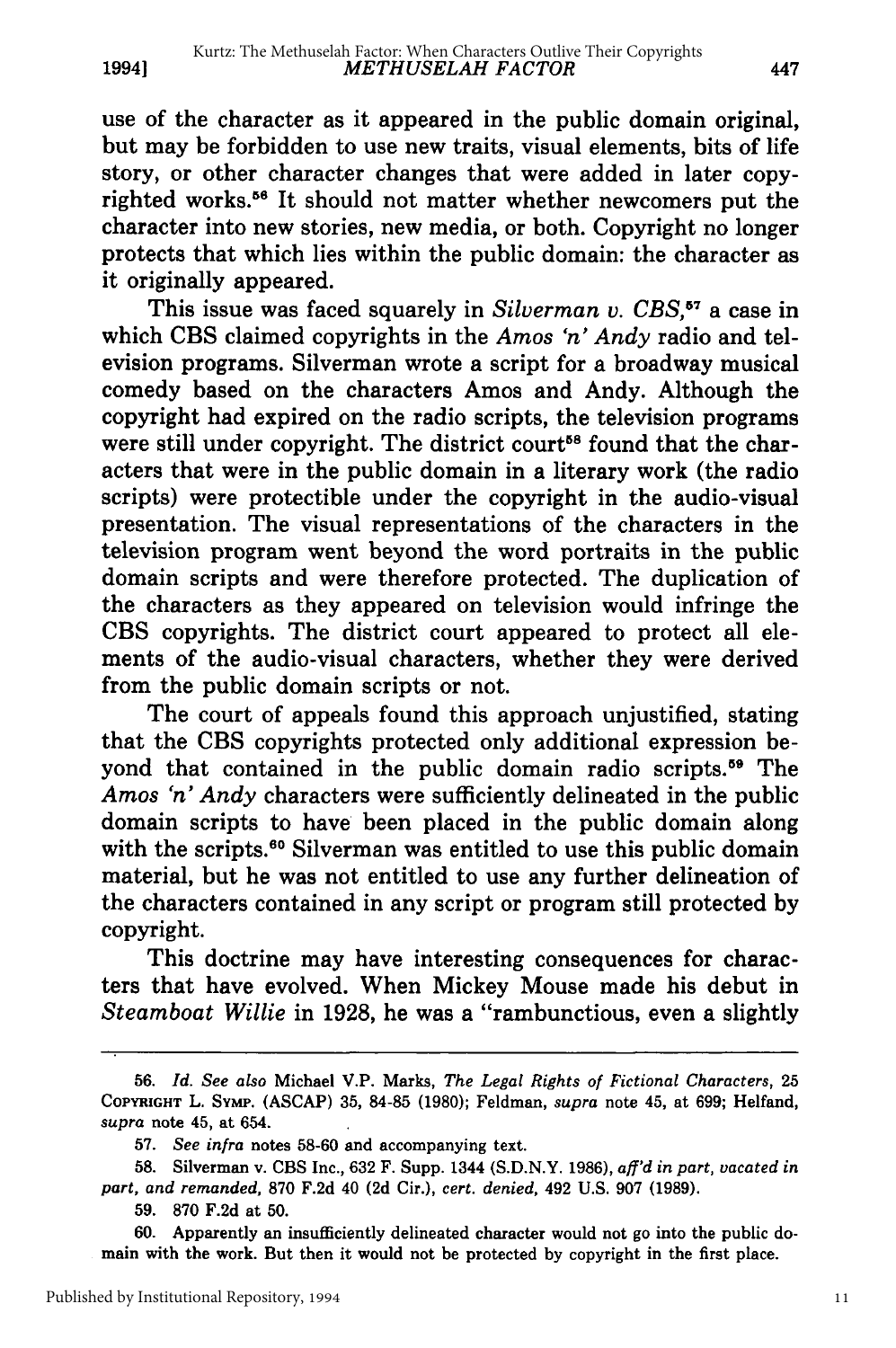sadistic fellow."61 Later, his behavior improved, as did his physical appearance. He became more youthful, developing "a larger relative head size, larger eyes, and an enlarged cranium."<sup>62</sup> Donald Duck also changed; his enlarged beak receded and his eyes grew larger.<sup>63</sup> The Peanuts characters have undergone changes over the years as well, with the heads becoming increasingly refined.<sup>64</sup> Superman has different powers today than in his earliest iteration. At first, he displayed extraordinary leaping ability, which later became the power of flight.<sup>65</sup> As the earliest versions of these characters enter the public domain, it will be interesting to consider the dissection of protected and unprotected elements.

Once it is clear that a character is no longer protected by copyright, should it be possible to prevent newcomers from making use of the character under the law of trademarks and unfair competition? Copyright and trademark laws are separate and independent, with different underlying rationales and objectives.<sup>66</sup> Therefore, the fact that a character is in the public domain for copyright purposes does not inevitably place it there for trademark purposes. A character, however, is more than an identifier of source. If others are forbidden to use fictional characters in the public domain, trademark law would provide an alternate means to protect them as literary property, and would make them unavailable for expressive purposes, perhaps indefinitely.

There has been some willingness to allow a form of markbased protection for characters, even after copyright has expired. In *Frederick Warne & Co. v. Book Sales, Inc.,67* the original publisher of the Peter Rabbit books written by Beatrix Potter claimed exclusive trademark rights to the cover illustrations on seven of those books, all of which were in the public domain.<sup>68</sup> The defendant, who used these drawings to illustrate its book of Peter Rabbit

<sup>61.</sup> Gould, *supra* note 31, at **95.** For a discussion of the development of Mickey Mouse, *see* **ROBERT** W. **BROCKWAY,** MYTH **FROM THE ICE AGE TO MICKEY MOUSE 127-136 (1993).**

**<sup>62.</sup>** Gould, at **96.** Gould suggests that national symbols are not altered capriciously, and cites Conrad Lorenz for the proposition that babyish features tend to elicit strong feelings of affection in adult humans. He submits that "Mickey Mouse's evolutionary road down the course of his own growth in reverse reflects the unconscious discovery of this biological principle **by** Disney and his artists." *Id.* at 104.

<sup>63.</sup> *Id.*

<sup>64.</sup> **DAVIs ENTERPRISE WEEKEND,** May 23, 1985, at 6, col. 1.

<sup>65.</sup> Warner Bros. v. American Broadcasting Cos., 720 F.2d 231, 236 **(2d** Cir. 1983).

<sup>66.</sup> *See* **II PAUL GOLDSTEIN, COPYRIGHT: PRINCIPLES, LAW AND PRACTICE,** § 15.14.1.3 **(1989** and **1993** Supp.); **MCCARTHY,** *supra* **note 33,** § **10:16.**

**<sup>67.</sup>** 481 F. Supp. **1191 (S.D.N.Y. 1979).**

**<sup>68.</sup>** These illustrations were originally created **by** Potter for plaintiff's editions of the books.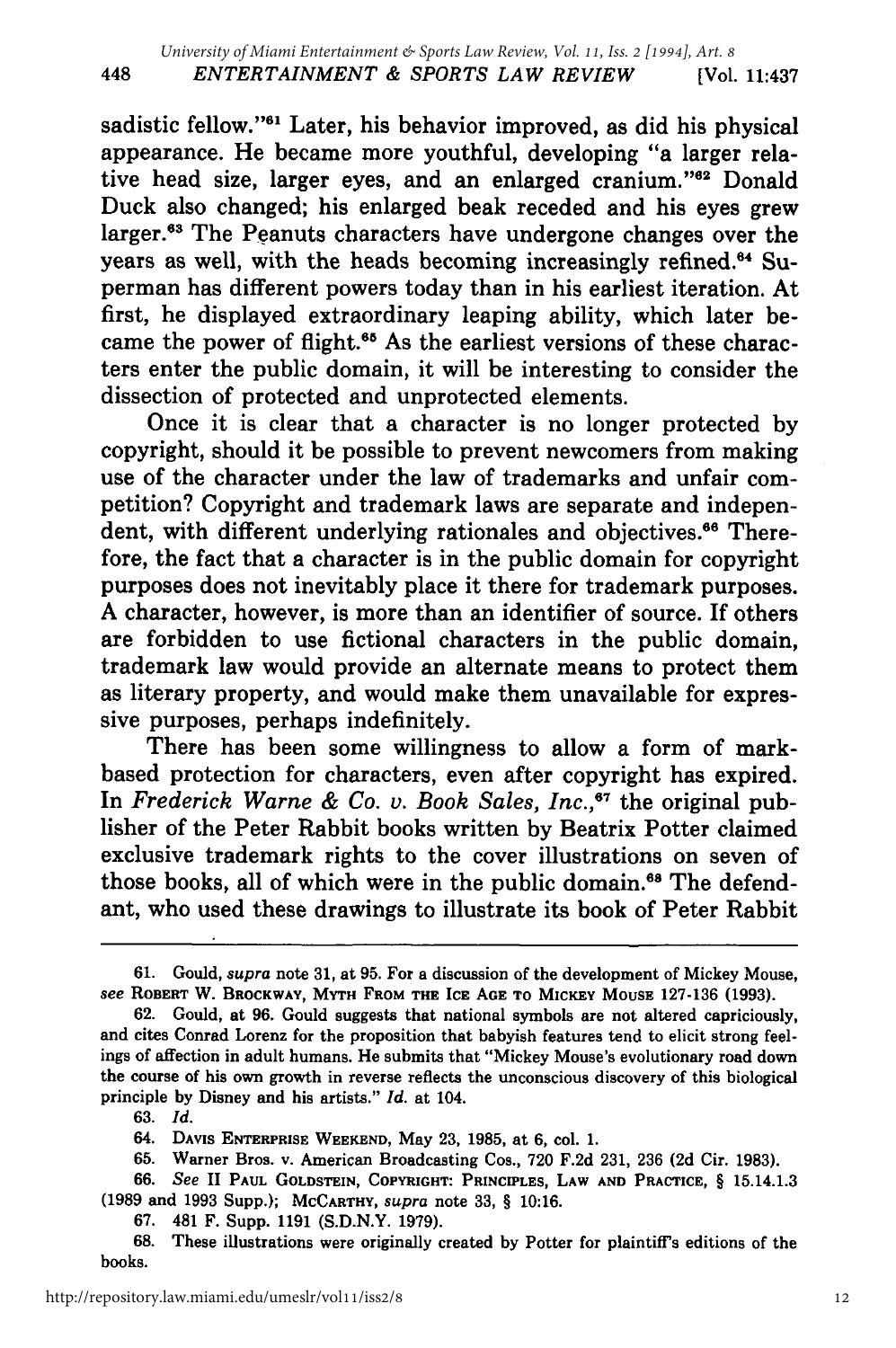stories, and as "corner ornaments" for many of the pages of each story,<sup>69</sup> contended that it was entitled to summary judgment because its illustrations were parts of copyrightable works now in the public domain.

The court disagreed, holding that a character that has acquired independent trademark significance, identifying the source or sponsorship of goods, should not be denied protection simply because it has fallen into the pubic domain under copyright.<sup>70</sup> The proper factual inquiry was not "whether the cover illustrations were once copyrightable and ha[d] fallen into the public domain," but whether they had acquired secondary meaning identifying Warne, and whether there was a likelihood that the defendant's use of them would cause public confusion.<sup>71</sup> The court recognized that "trademark and unfair competition theories might serve to protect a character beyond the term of the copyright applicable to the underlying work," but found that the question "need not be reached since plaintiff does not seek to establish exclusive trademark rights in the characters themselves but only to protect its limited right to use specific illustrations of those characters."72

Judge Nies, in her special concurrence in *In re DC Comics Inc./8* noted the potential problem involved in allowing the registration of particular drawings of Superman, Batman, and the Joker as trademarks for three dimensional toy versions of the same characters. Recognizing the possibility that the doll design might be perpetually protected, Judge Nies said that it was not necessary to consider the issue during the copyright period; it could be addressed, if necessary, once the copyright expired.74 She did state, however, that "if a copyrighted doll design is also a trademark for itself, there is a question whether the quid pro quo for the protection granted under the copyright statute has been given, if, upon expiration of the copyright, the design cannot be used at all by others. '75

Indeed, to the extent that trademark would protect expressive elements-and that extent is substantial-forbidding the use of

**1994]**

**75.** *Id.* at **1052-1053,** n.6.

**<sup>69.</sup>** The defendant also used the "sitting rabbit," a design which appeared in one of the original Peter Rabbit books, on the cover of its book. This design was the principal symbol of the plaintiff's licensing enterprises, 481 F. Supp. at 1194. After Warne instituted its action, defendant changed to a rabbit design of its own creation. Id.

**<sup>70.</sup>** *Id.* at **1196.**

**<sup>71.</sup>** *Id.* at **1198.**

**<sup>72.</sup>** *Id.* at **1197,** n.3.

**<sup>73. 689</sup> F.2d** 1042 **(C.C.P.A. 1982).**

<sup>74.</sup> *Id.* at **1052.**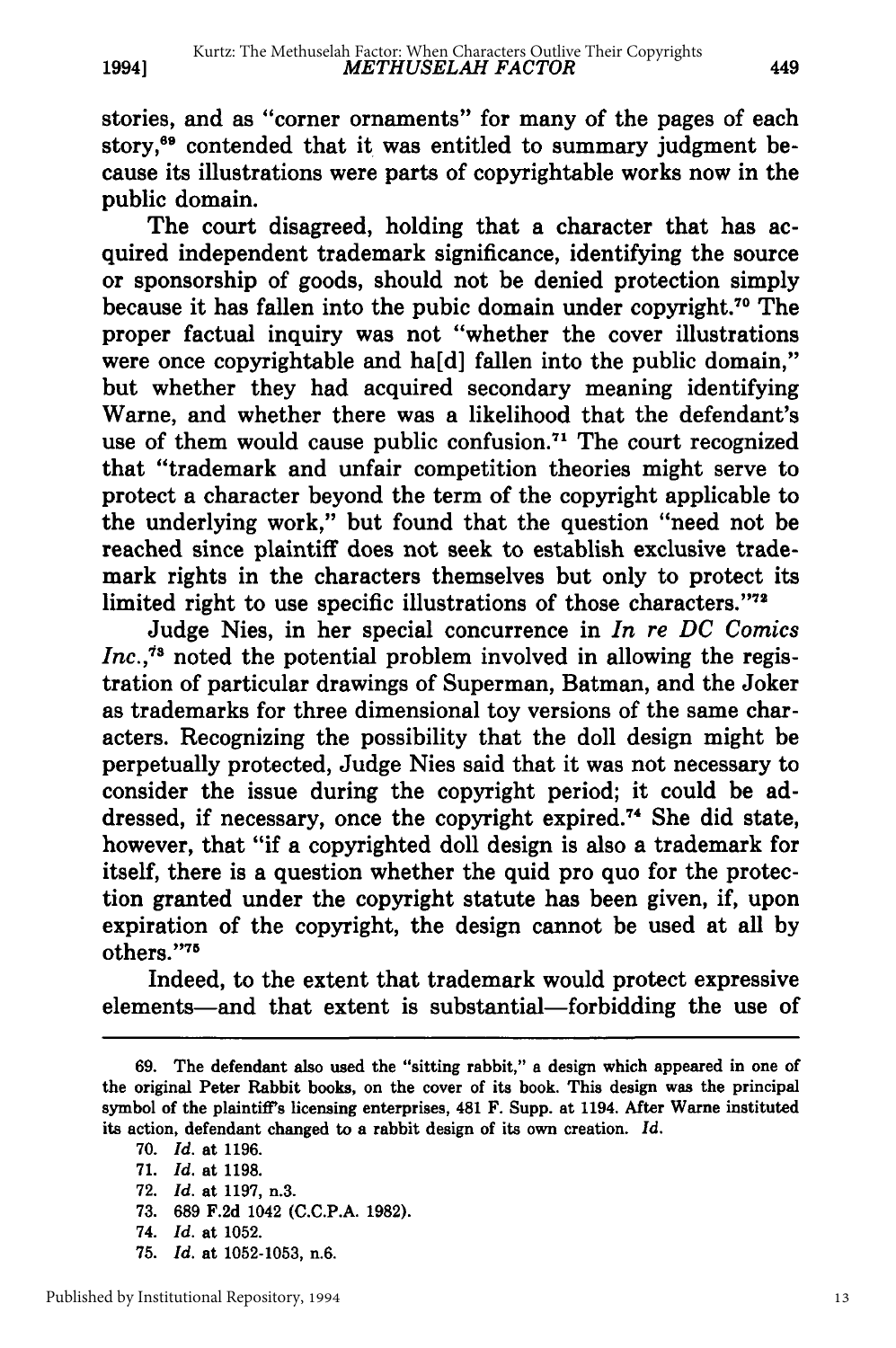characters from public domain works would protect that which copyright principles require should be granted to the public. This would effectively extend copyright protection beyond the period provided for by the statute, undercutting the basic copyright bargain.<sup>76</sup> There is a conflict between the policy underlying the limited duration of copyright, and that which allows trademark protection so long as a likelihood of public confusion endures. Some commentators have suggested that once copyright expires, anyone can copy the original work, but that the law of trademarks and unfair competition can be used to prevent new uses of the characters in new stories.77 Another proposed solution is to allow the unauthorized creation of new works using the visual appearance and characterization of a character, but not its name. <sup>78</sup>

The right to copy, however, cannot be used effectively if a newcomer must change the names of the central characters. The ability to use the characters in an evocative fashion would be lost. Furthermore, the exclusive rights lost at the expiration of copyright include the right to create derivative works, i.e., the right to use the characters in new stories. That is the nature of the public domain: anyone is entitled to use what lies within it. Indeed, allowing an author to create something new from that which already exists lies at the heart of the policy limiting the duration of protection for creative works.<sup>79</sup>

Trademark concerns can be addressed without undercutting the interest in preserving the public domain by limiting the remedy available to the owner of mark-based rights in a character. Newcomers can be required to tailor their marketing and labelling, to use distinguishing language to minimize confusion.<sup>80</sup> For example, a new Sherlock Holmes story could be prominently marked with the name of its author and include the legend, "Not written by Arthur Conan Doyle or authorized by the Doyle estate." Of course, this remedy will be less effective in protecting against public confusion and facilitating consistent character traits than for-

<sup>76.</sup> *See supra* notes 14-15 and accompanying text.

<sup>77.</sup> Samuel W. Tannenbaum, *Protection of Fictional Characters in the Entertain- ment & Literary Fields,* 4 **BEY. HILLS BAR J. 11, 18 (1970);** Franklin Waldheim, *Characters-May They Be Kidnapped,* **12 BULL. COPYRIGHT Soc'¥ U.S.A.** 210, **217 (1965).**

<sup>78.</sup> E. Fulton Brylawski, *Protection of Characters-Sam Spade Revisited,* <sup>22</sup>**BULL. COPYRIGHT SOC'¥ U.S.A. 77, 96** (1974).

<sup>79.</sup> *See supra* notes **11-15** and accompanying text. On the other hand, this sort of **use is** more likely to create public confusion than simple copying.

<sup>80.</sup> This is the approach that has been taken in cases involving the titles of public domain works. *See* Leslie **A.** Kurtz, *Protection for Titles of Literary Works in the Public Domain,* 37 **RUTGERS** L. REV. **53** (1984).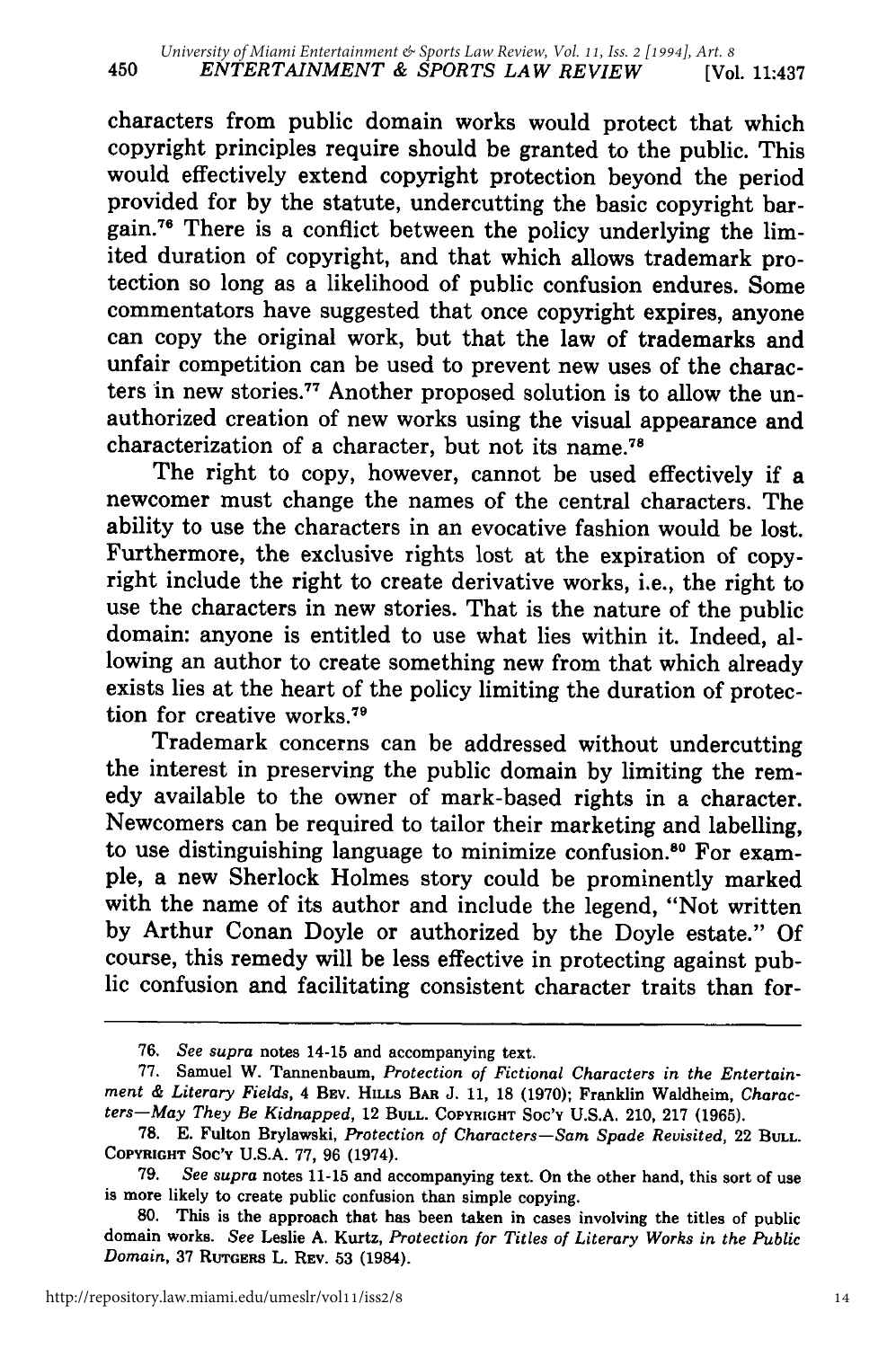bidding the use of a character, and far less useful for those who seek to retain exclusive rights. Allowing exclusive rights, however, not only diminishes the creative pool from which all authors must draw, but does so for an unlimited period of time.

The same approach should be used when characters or their elements are used on merchandise. I have suggested that the interests protected by trademark tend to be weak in such cases.<sup>81</sup> When the claim of mark-based rights is premised solely on the idea that the public will believe the products are authorized, and not on any warranty of consistent quality, the remedy of distinguishing language provides some protection against public confusion, while allowing competition in marketing goods adorned with the indicia of public domain characters.<sup>82</sup>

This solution is likely to be of cold comfort to those who hold rights in characters under the law of trademarks and unfair competition. Not only does it provide them with less protection than a prohibition against copying, but it is likely to lead to a diffusion of source. Once a number of people have made use of the character, even with distinguishing language, the perception of a single source may be destroyed, and trademark rights may end altogether.<sup>83</sup> But this result is better than the alternative. One person's right is another's restraint, and the cultural heritage from which all may draw should not be indefinitely diminished.

Trademark concerns are the greatest with a character like Mickey Mouse, where the association with source is extraordinarily strong, not a convenient fiction at all. These characters may cease to exist as we know them, if they are given to the public for unrestricted use.<sup>84</sup> One commentator has suggested that with such

**1994]**

*<sup>81.</sup> See supra* notes 47-53 and accompanying text.

<sup>82.</sup> In the rare situation where some element of a public domain character functions solely as a mark-without depriving others of the ability to use characters in new stories or to ornament their merchandise—then the public domain status of the character is irrelevant and it would be appropriate to forbid the use of a confusingly similar mark.

**<sup>83.</sup> Cf.** Universal City Studios v. Nintendo, **578** F. Supp. **911 (S.D.N.Y. 1983),** *aff'd on other grounds,* 746 **F.2d** 112 **(2d** Cir. 1984) (finding that the rights to the King Kong character and name had been so divided among different parties that the King Kong mark was incapable of indicating to consumers a single source of origin).

<sup>84.</sup> **Of** course, characters may cease to exist as we know them, even if they are not given to the public for unrestricted use. Copyright lasts for a long time. *See supra* note 2. **By** the time it expires, those who are claiming rights are not the original creators, who are no longer alive, but are heirs, assigns, companies for which the work was created, and the like. They do have a motive to protect the value of the character. They may be more likely to keep the character as we know it. But, they may not. Views of the character and its uses may differ. Once the original creator is gone, one voice is not necessarily better than a diversity of voices; one view need not be better than many.